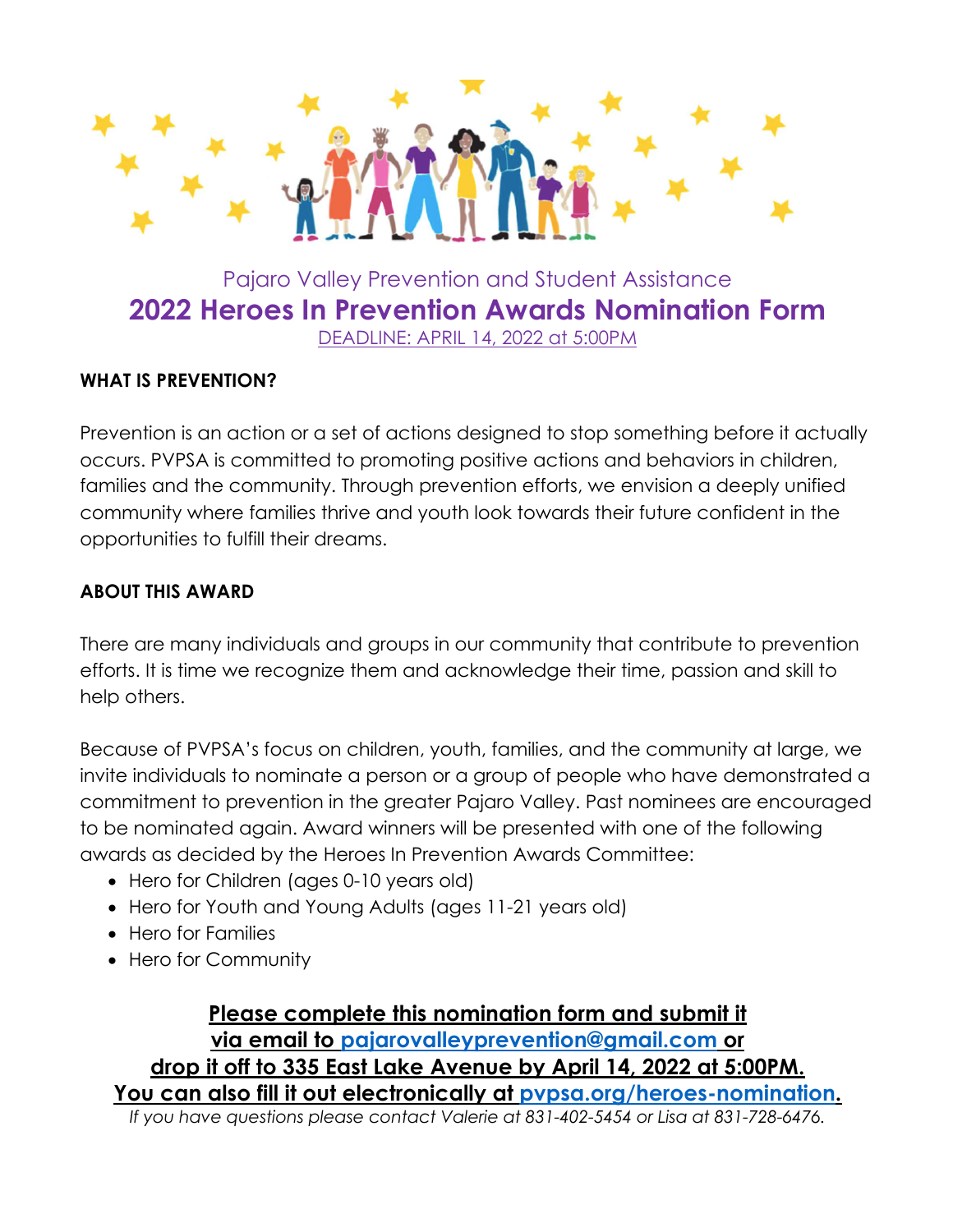## **NOMINATION FORM**

| Your Name/Nominators Name: \\community \\contact \\contact Name \\contact Name : |  |
|----------------------------------------------------------------------------------|--|
|                                                                                  |  |
|                                                                                  |  |
|                                                                                  |  |
|                                                                                  |  |
|                                                                                  |  |

Please describe how you know the nominee, and give reasons for your nomination with regard to their involvement in prevention services.

Give us an example of a contribution your nominee has made that mirrors the mission of PVPSA: "To improve the quality of life of the youth, families, and community of the greater Pajaro Valley" (including the city of Watsonville and communities of Aptos, Pajaro, and Las Lomas).